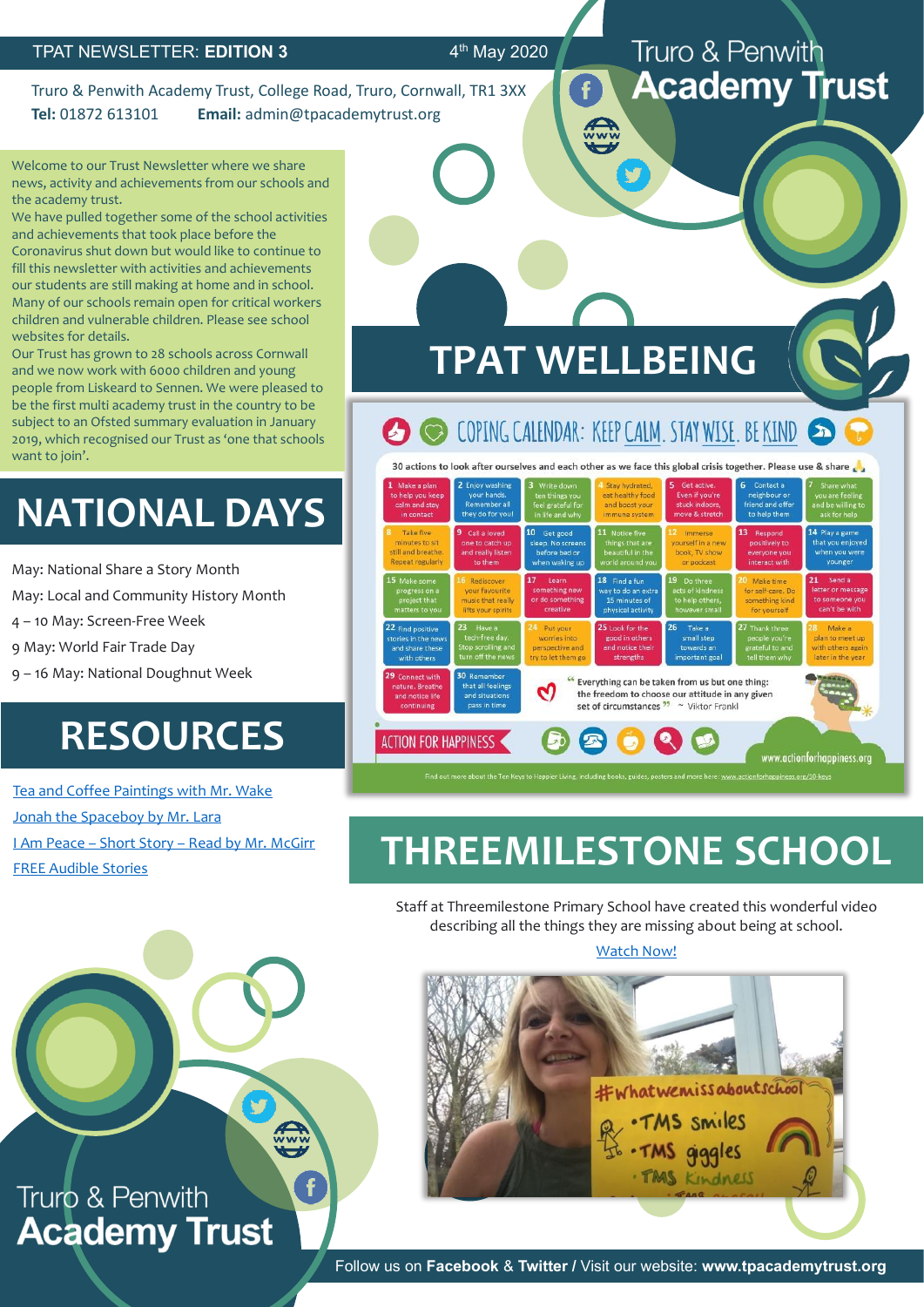$4<sup>th</sup>$  May 2020

Truro & Penwith Academy Trust, College Road, Truro, Cornwall, TR1 3XX **Tel:** 01872 613101 **Email:** admin@tpacademytrust.org

#### Truro & Penwith **Academy Trust**

# **FUNDRAISING**

On the weekend of the  $2^{nd}$  and  $3^{rd}$  May, 6 students in Year 10 from St Ives School would have been taking part in the annual Ten Tors Challenge. Due to the Coronavirus outbreak the event was cancelled but the team, undeterred, decided to do their own virtual Ten Tors within their homes and gardens on the same weekend.

They took turns to walk a virtual 35-mile route carrying their rucksacks and camping out overnight in their back gardens, raising money for the Royal Cornwall Hospitals Charity Covid-19 Fund.

The money raised supports our front-line doctors, nurses and other medical staff. Funds will be used to help provide them with refreshment and nourishment in this difficult time, provide rest areas and create welfare packs for those unable to return home to their families.

The students have currently raised an amazing…

**£395**



# **ST DENNIS ACADEMY**

Students at St Dennis Primary Academy have created this lovely video message saying a big thank you to all the parents, grandparents, keyworkers, teachers and NHS!

[Watch now!](https://www.facebook.com/stdennisprimaryacademy/videos/2747186765390352/?v=2747186765390352)



# **GULVAL SCHOOL**

Staff at Gulval School have created this cheerful video to say hello and #StaySafe

[Watch Now!](https://www.facebook.com/gulvalschool/videos/618191738909478/?v=618191738909478)



Truro & Penwith **Academy Trust** 

**ANY**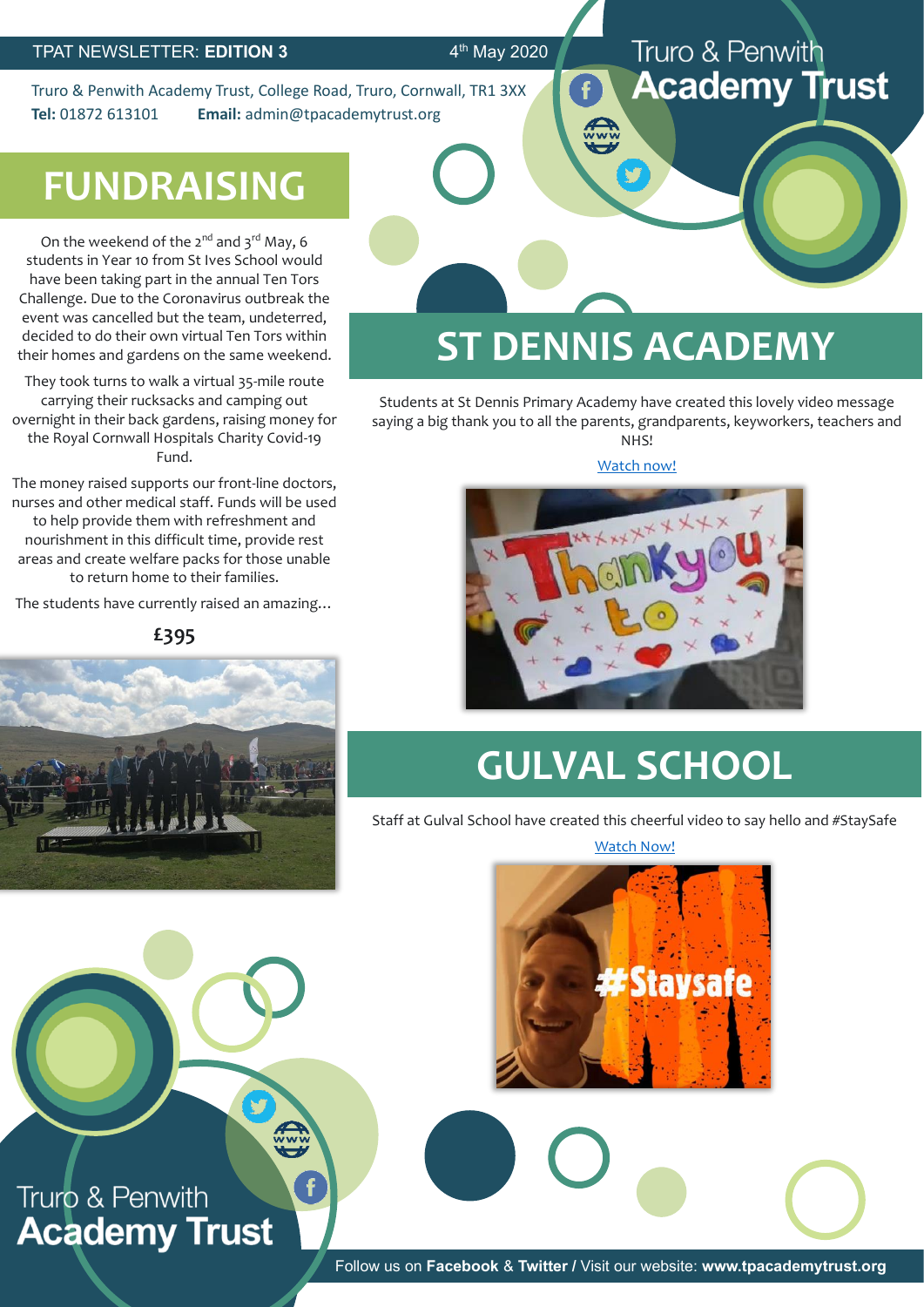#### $4<sup>th</sup>$  May 2020

Truro & Penwith Academy Trust, College Road, Truro, Cornwall, TR1 3XX **Tel:** 01872 613101 **Email:** admin@tpacademytrust.org

## **6 FUN THINGS TO DO**

Due to Coronavirus, we have provided a list of fun things to do indoors this week. Have fun!

#### Truro & Penwith **Academy Trust**

# **1) Screen-Free**

Celebrate Screen-Free Week by using the resources shared on the [screen free website](https://www.screenfree.org/resources/)

Including Story-writing, Screen-Free Bingo, 1o1 Screen-Free Activities, and more!

# **2) Doughnut Week**

Celebrate National Doughnut Week by making lots of yummy doughnuts!

Jam doughnuts, Custard doughnuts, Sugar glazed doughnuts, Sprinkle doughnuts, Ring doughnuts and more! YUMMY!

# **3) Dress Up Task**

Inspired by a challenge set by Blackwater Community Primary School – Each child should end up wearing all the items listed below! Make sure to take a photo at the end...

-1 Adult sock -An oven glove or gloves -A jumper -1 Hat -Pair of glasses, any type -An apron or dressing gown -1 Boot -1 shoe -1 belt or similar -Something from a dressing up box

# **4) Fair-Trade**

Celebrate World Fair-Trade Day by taking part in one of the many [activities](https://wfto.com/sites/default/files/Ideas%20for%20WFTDay%20events.pdf) listed, including...

Face painting, Fashion show, Beating of drums, Coffee/Tea break, Cooking competition, Art show, Tea party and more! Have fun!

# **5) Share a Story**

Throughout the month of May, we will be celebrating National Share a Story Month.

This week we would like to see you create your own story! Be creative and add illustrations to bring your story to life.

# **6) Local History**

Throughout the month of May, we will be celebrating Local and Community History Month.

This week, find out which is the oldest building in your area, what it was used for when it was built and what it is now.

We would love to continue to bring smiles to your homes, so please share your photos with your schools! We're sure they would love to see them.

If you have any ideas you would like to share with other parents and staff, please share them with us and get them listed here!

> Please send your ideas and comments to: **jamie-leighh@tpacademytrust.org**

### Truro & Penwith **Academy Trust**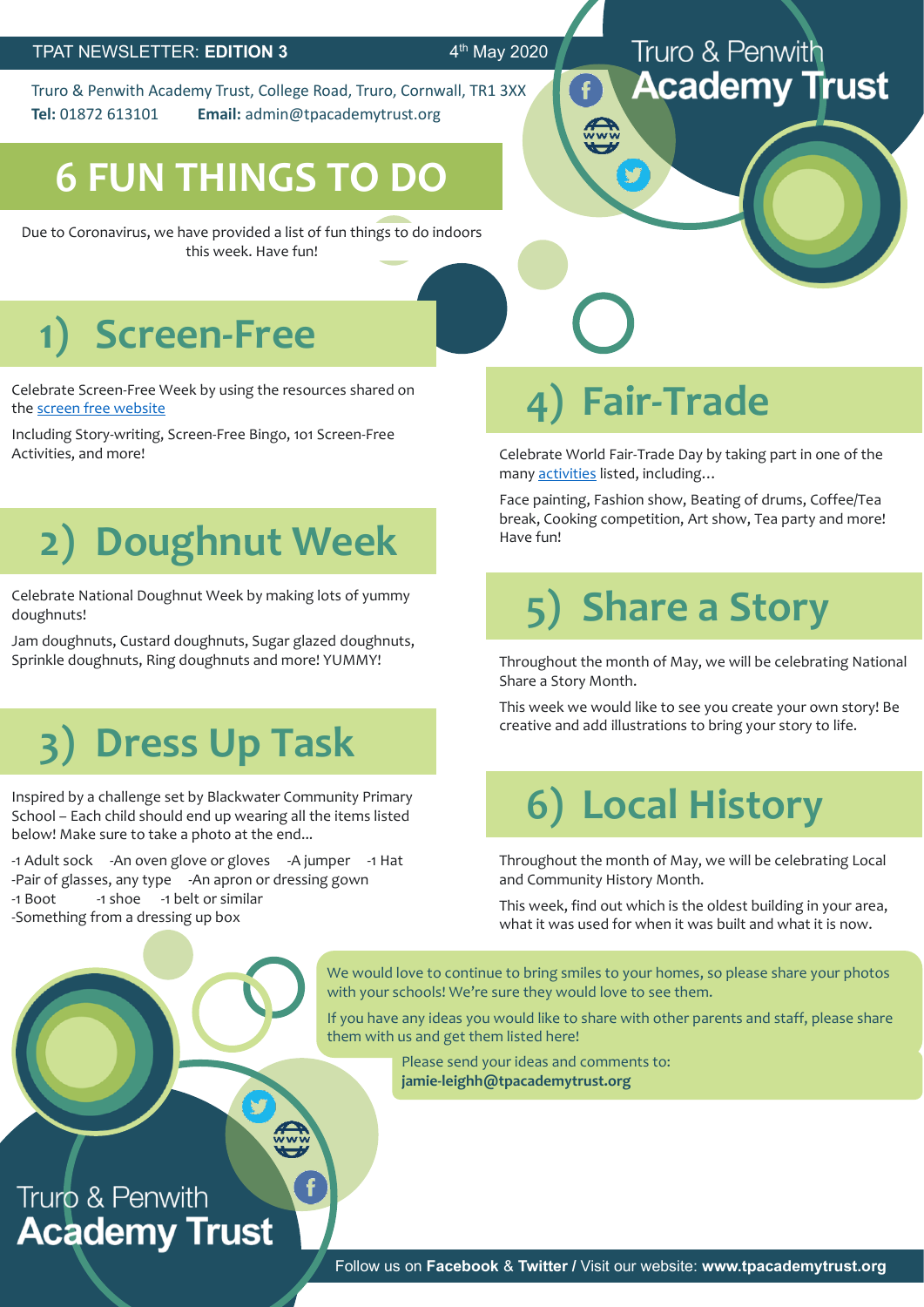$4<sup>th</sup>$  May 2020

**Azir** 

Truro & Penwith Academy Trust, College Road, Truro, Cornwall, TR1 3XX **Tel:** 01872 613101 **Email:** admin@tpacademytrust.org

## **GALLERY**

More photos from throughout the week…





V

E

F

## Truro & Penwith **Academy Trust**



Truro & Penwith

**Academy Trust** 

Alverton School received this fabulous tribute to all the staff from their Year 2 students.

"We are so proud of all of our Alverton School community and the way they are pulling together and keeping strong!"